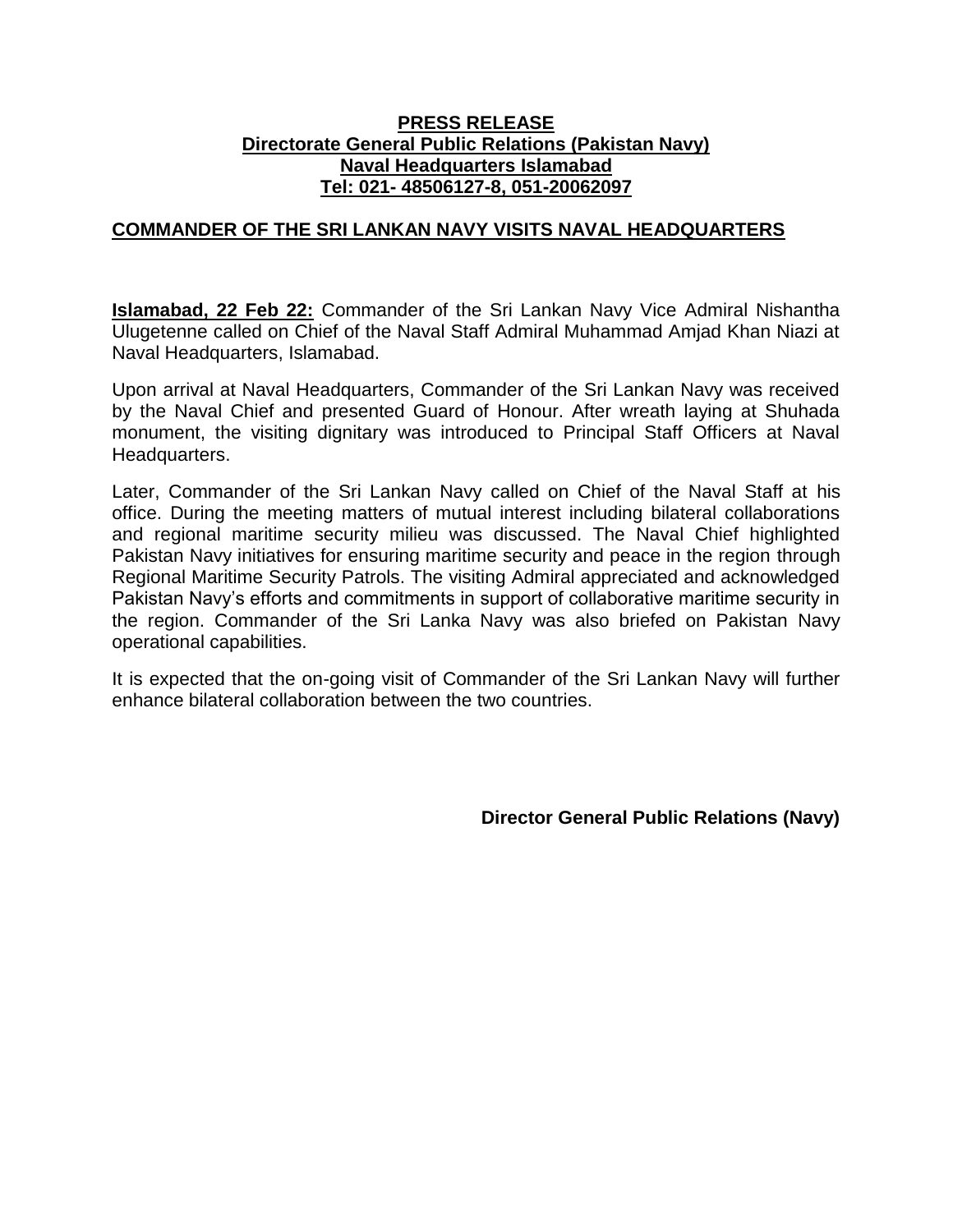

Vice Admiral Nishantha Ulugetenne Commander of Sri Lanka Navy received by<br>Chief of the Naval Staff Admiral Muhammad Amjad Khan Niazi upon arrival at Naval Headquarters Islamabad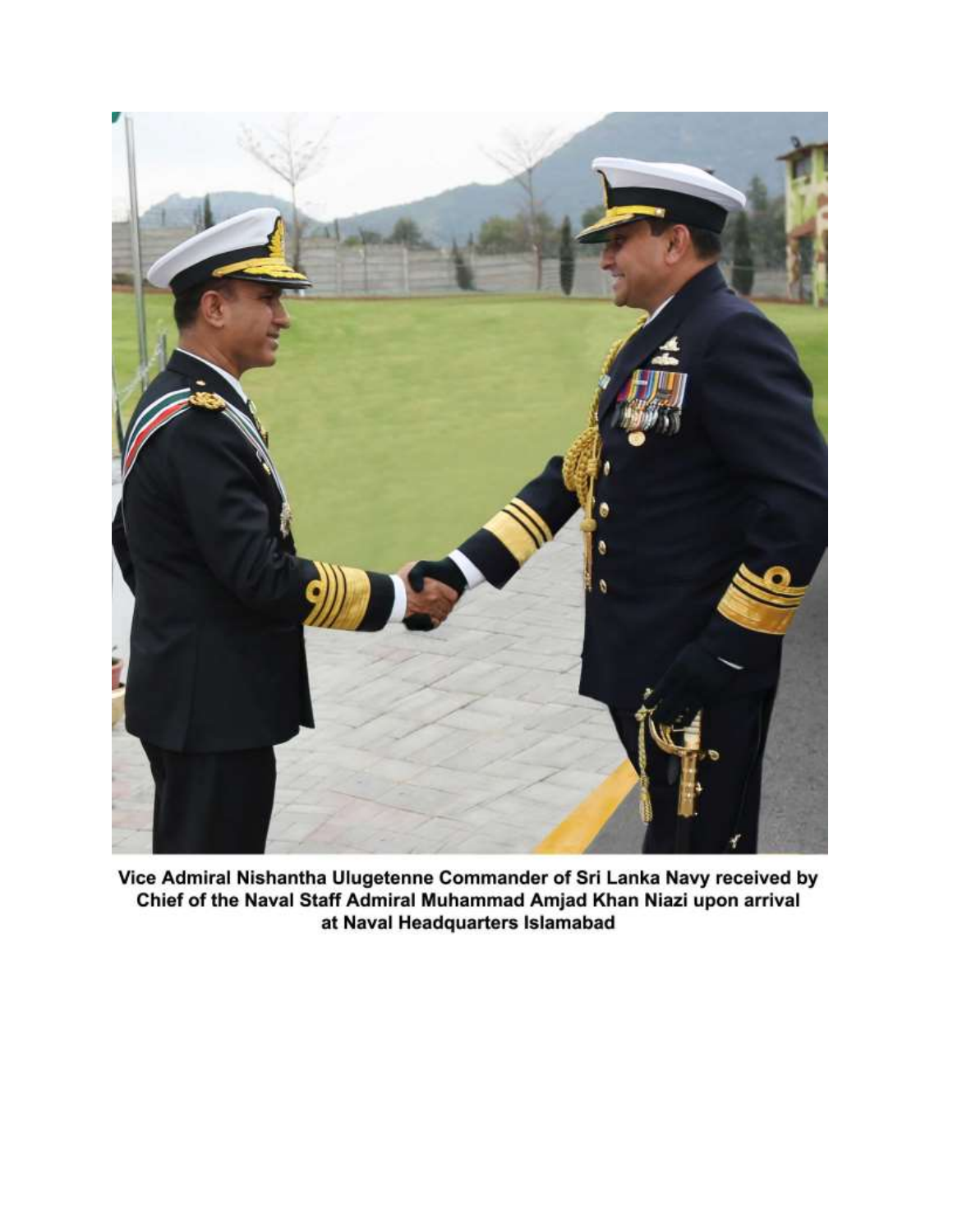

Vice Admiral Nishantha Ulugetenne Commander of Sri Lanka Navy reviewing **Guard of Honour at Naval Headquarters Islamabad**